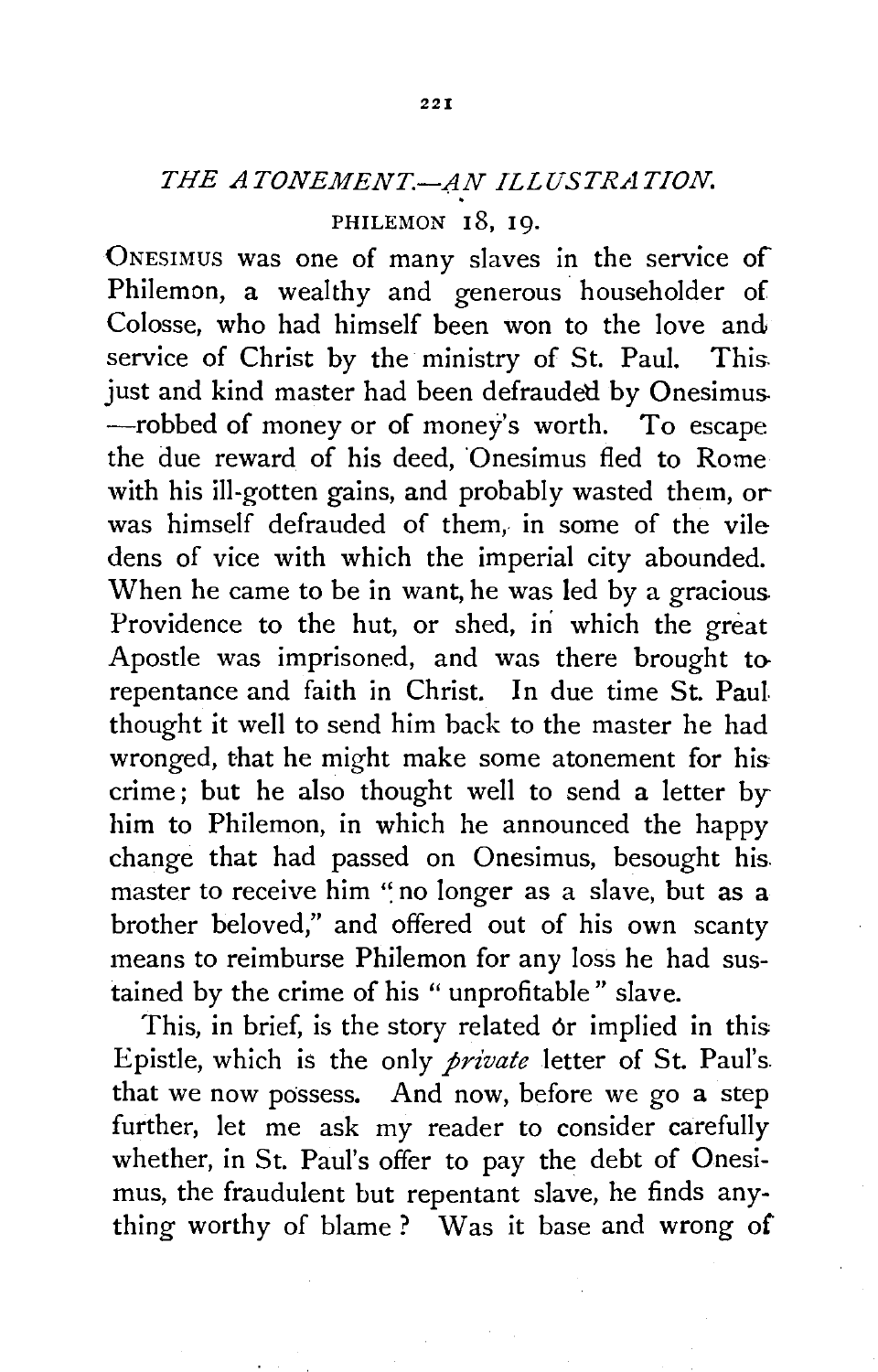him ? was it not rather very noble and generous of him, thus to put himself in the place of Onesimus, to take his debt on him, to atone for his wrong ? We know that St. Paul was poor, that he had to work with bis hands in order to earn a scanty wage. Suppose, then, that Philemon had *demanded* the repayment of what he had lost to the uttermost farthing; suppose that for many months St. Paul had had to work very hard, and to live very sparely, in order to earn the required sum, and that at last he had actually paid it to the rich Philemon, in order that Onesimus might be got out of his debt: would *that* have been wrong and base? wrong of *St. Paul,* I mean. Would you, would .any man, have blamed him for it? Would you not, rather, have been moved to an enthusiastic admiration of the man who was capable of so singular and so signal .an act of self-forgetting generosity and compassion? Would not his name have been enrolled, by common -consent, in the list of worthies who have deserved the .admiration and praise of their fellows ?

And what would you have thought of Philemon if *he had taken the money?* Surely you would have been as ouick to condemn him as to admire Paul. "Owing as quick to condemn him as to admire Paul. even his own soul to St. Paul," you would have said, "this rich Colossian householder ought to have been .ashamed to let the aged Apostle, poor and in prison, exhaust himself by working night and day in order to repay him a sum which he could very well afford to lose." You would have had nothing but contempt for Philemon, nothing but reverence and admiration for Paul. It is precisely because you have every reason to believe Philemon to have been a good and honour-.able man that you feel quite sure he did *not* take the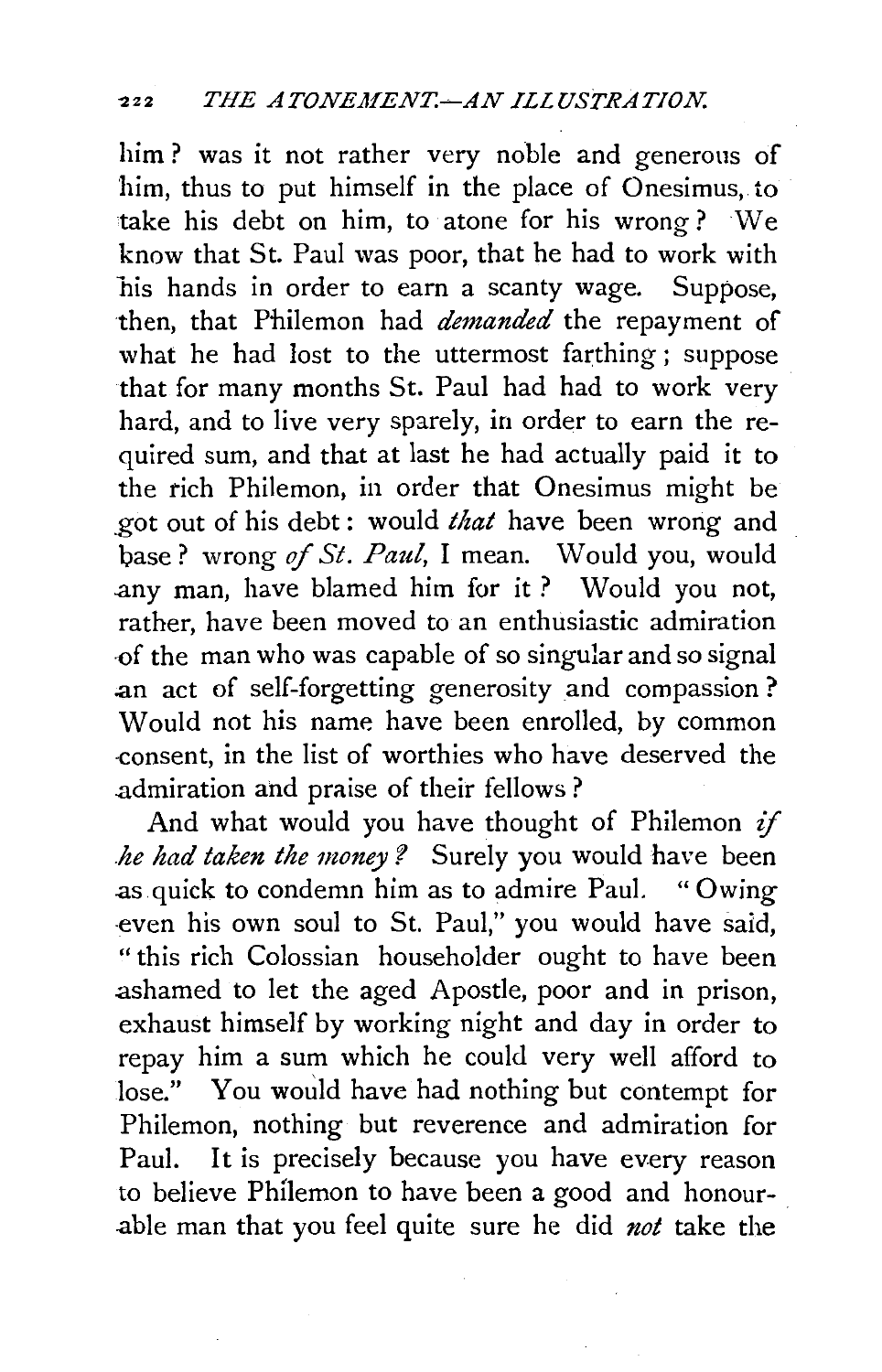money, although you have ne other proof that he refused it.

" Which things may be allegorized." Let us, then, for our instruction in righteousness, turn this story into an allegory or parable. Let Philemon, the just and kind master, stand for God, our Father and Lord. Let St. Paul, the generous debt- assuming Apostle, stand for Christ, our Saviour. Let Onesimus, the fraudulent and runaway slave, stand for man, the sinner. And then, sinful man, fleeing from the God he has wronged, falls into the hands of Christ, and comes to know and hate his sins--just as Onesimus, fleeing from Philemon, fell into the hands of Paul, and was brought to a saving knowledge of the truth. Christ goes to the Father, as St. Paul wrote to Philemon, saying: *"If he (i.e.,* man) *hath wronged*  thee, or oweth thee ought, put that to my account; I *will repay it."* And, according to one theory of the Atonement at least, God takes the money ; He demands that Christ should exhaust Himself with toil and suffering in order that man's debt may be paid, and then blots out the debt from his account.

Assuming for a moment this theory of the Atonement to be a true theory, what are we to think of Christ? Was it wrong, was it blameworthy of Him to take the sinner's place, to pay the sinner's debt, to atone the sinn'er's offence? If we hold to our parallel, so far from thinking it wrong, we can only pronounce it an unparalleled act of generous and self-forgetting love: so far from blaming Him for it, we can but honour and admire Him for it with all our hearts, just as we honour and admire St. Paul for undertaking to pay the debt of Onesimus.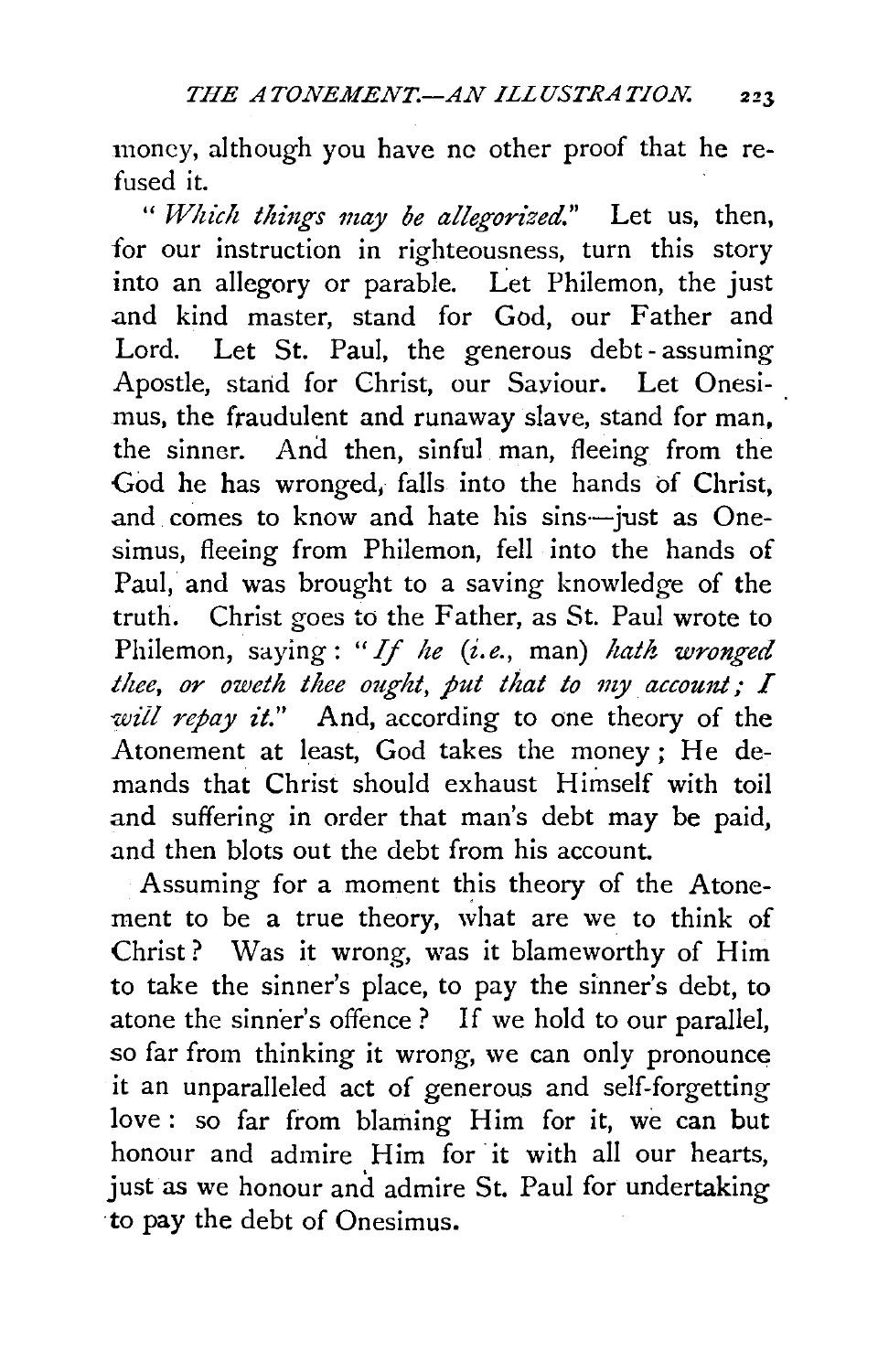But *if God took the money-if* He would not release man from his debt till some one, no matter who, had paid the debt--what are we to think of *Him?* Had Philemon taken St. Paul's money, we agreed that in him it would have been an action almost incredibly mean and base ; we agreed that we should have felt nothing for him but contempt. Are we to lower our standard, and alter our verdict, because it is God, and· not man, who is called in question-God, from whom we expect, and have a right to expect, so much more than from man ? No, we cannot, we dare not, either lower our standard or alter our verdict. What would have been wrong in man would have been at least equally wrong in God. And as God can do no wrong, either our parallel does not hold good, or *this* theory of the Atonement must be radically misleading and incomplete.

*Is* the parallel at fault, then ? Look at it again. Philemon was a just and kind master. And does not God Himself claim to hold a similar relation to us?' Does He not expostulate with us, " If I be a master, where is mine honour?" Is not He most just, and yet most kind—" forgiving iniquity, transgression, and sin," yet by no means "sparing the guilty," lest they should sink into still deeper guilt and misery ?

Onesimus was an "unprofitable" servant- running away from a master he had robbed. And have not *we*  again and again robbed God of his due, and left his service to walk after our own lusts? Are we not, even the best of us, but unprofitable servants ?

St. Paul loved Onesimus "as his own heart," " as himself" (Verses 12 and  $17$ ); and, in his love, he even put himself in the place of Onesimus, assumed his debt,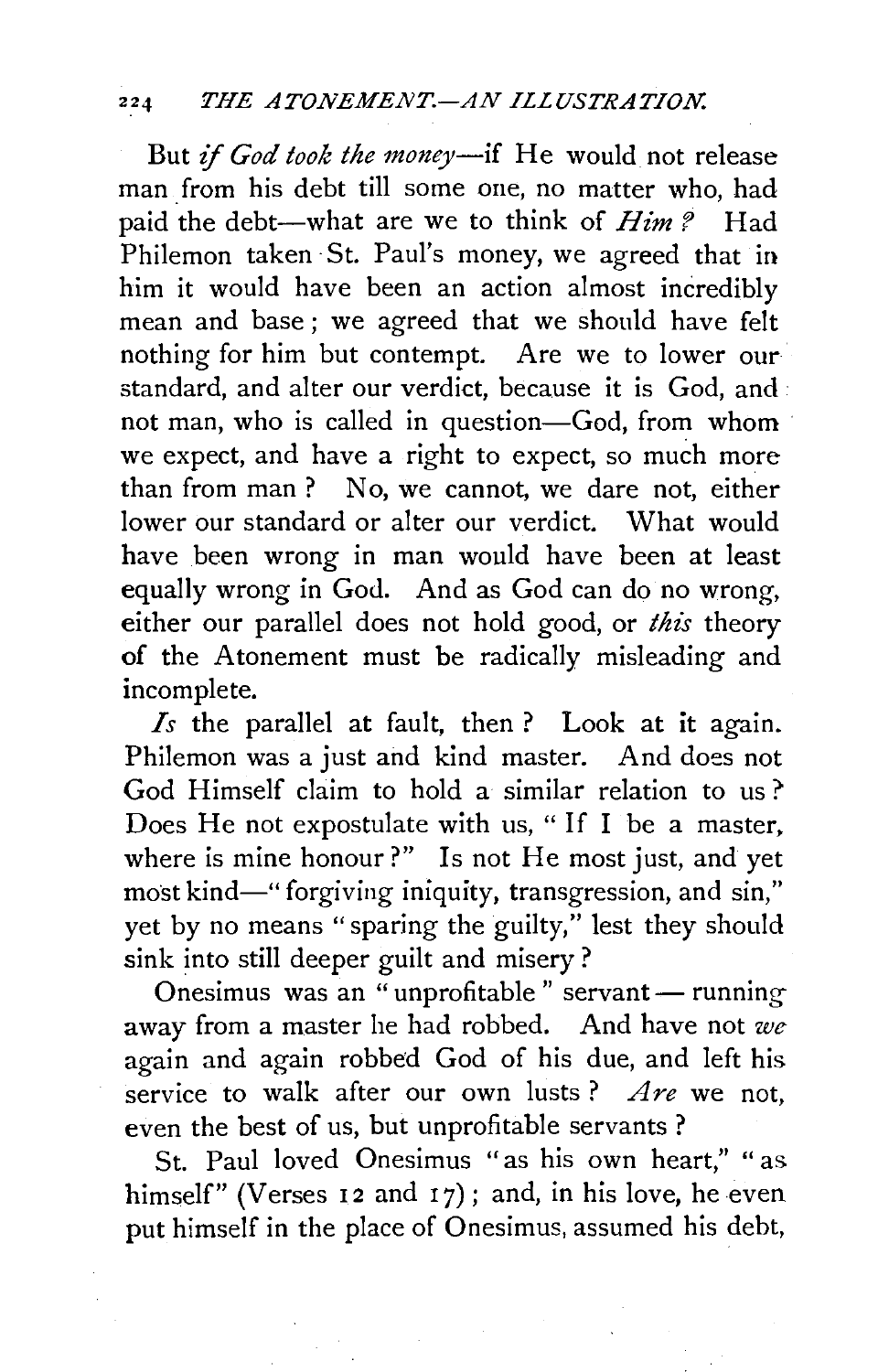interceded for him with his justly offended master, and raised him from the status of a slave to that of a "brother beloved." Are there any words, even in the Bible itself, which more accurately and happily describe Christ's relation to us? Did not He love all men, even the worst, as Himself, as his own heart ? Did He not take our place, bear our burden, assume, and even pay, our debt? Did He not intercede with our Master for us, and bring us to a better mind, and raise us, who were but servants, to be his brethren and friends?

The parallel holds good then. We *may* take Philemon as setting forth God's relation to us, Onesimus as setting forth our relation to God, and St. Paul as setting forth. Christ's relation both to God and man. But as the parallel does hold good, must not that theory of the Atonement to which I have referred be radically misleading and incomplete?

No doubt *any* theory of the Atonement must be incomplete, for the Atonement is the reconciliation of man to God; and which of us fully comprehends either God or man ? How, then, can we comprehend and express that Divine act or process, "that miracle of time," by which the relations of God with man and of man with God were, or are being, drawn into an eternal concord? No theory of the Atonement conceived by the human mind, and expressed in human words, can possibly be perfect and entire, lacking nothing. The great "mystery of godliness" must ever remain a deep, "in which all our thoughts are drowned." And any man who assumes that he can comprehend it, and crush it into some narrow and portable formula, does but prove that he pertains to that well-known category

VOL. IX.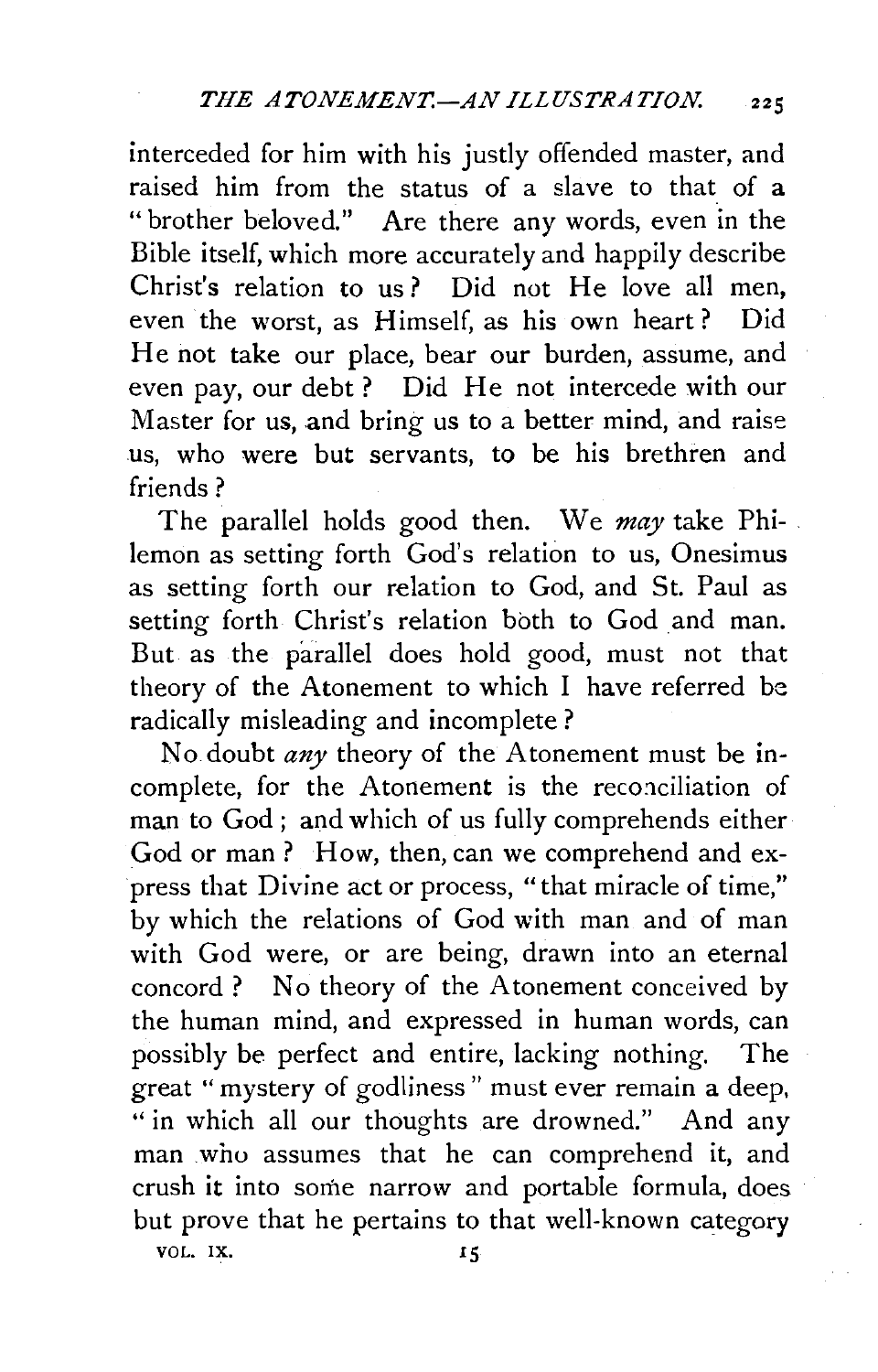or class which presumes to "rush in where angels fear to tread."

Still we may refuse to hold any theory of the Atonement which is obviously untenable. We may know, we may learn from Scripture at least enough of the Atonement for faith to grasp, and for the salvation that comes by faith. And, surely, it is impossible to deny that in sundry places Scripture does teach what is known as the vicarious or substitutionary theory of the Atonement; that it speaks of Christ as taking our place, 'paying our debt, suffering in our stead. St. Paul himself speaks again and again of our debts or sins as being counted or imputed to Christ, and of the grace of Christ as being imputed to us for righteousness. And to many minds this language, not unnaturally, gives grave offence. Men say, it is natural that they should say: "Every man must bear his own burden, and answer to God for himself. No man can by any means appear and answer for his brother. It is a mere verbal juggle to talk of our sins as being laid on Christ, and of his righteousness as being imputed to us. Sin and righteousness are moral qualities, or conditions, inherent in the very nature of a man, inseparable from him, except by his own act and will. The innocent cannot take the place and assume the responsibilities of the guilty, nor can the guilty be acquitted for the sake of the righteous." And yet the very men who say this, and say it with sincerity, are often the first *to* admire such an action as that of St. Paul. They find no moral impossibility in his putting himself in the place of Onesimus. They attach no moral stigma to his request that the debt of Onesimus may be charged to his account. They would have no word of blame for Philemon if they knew that,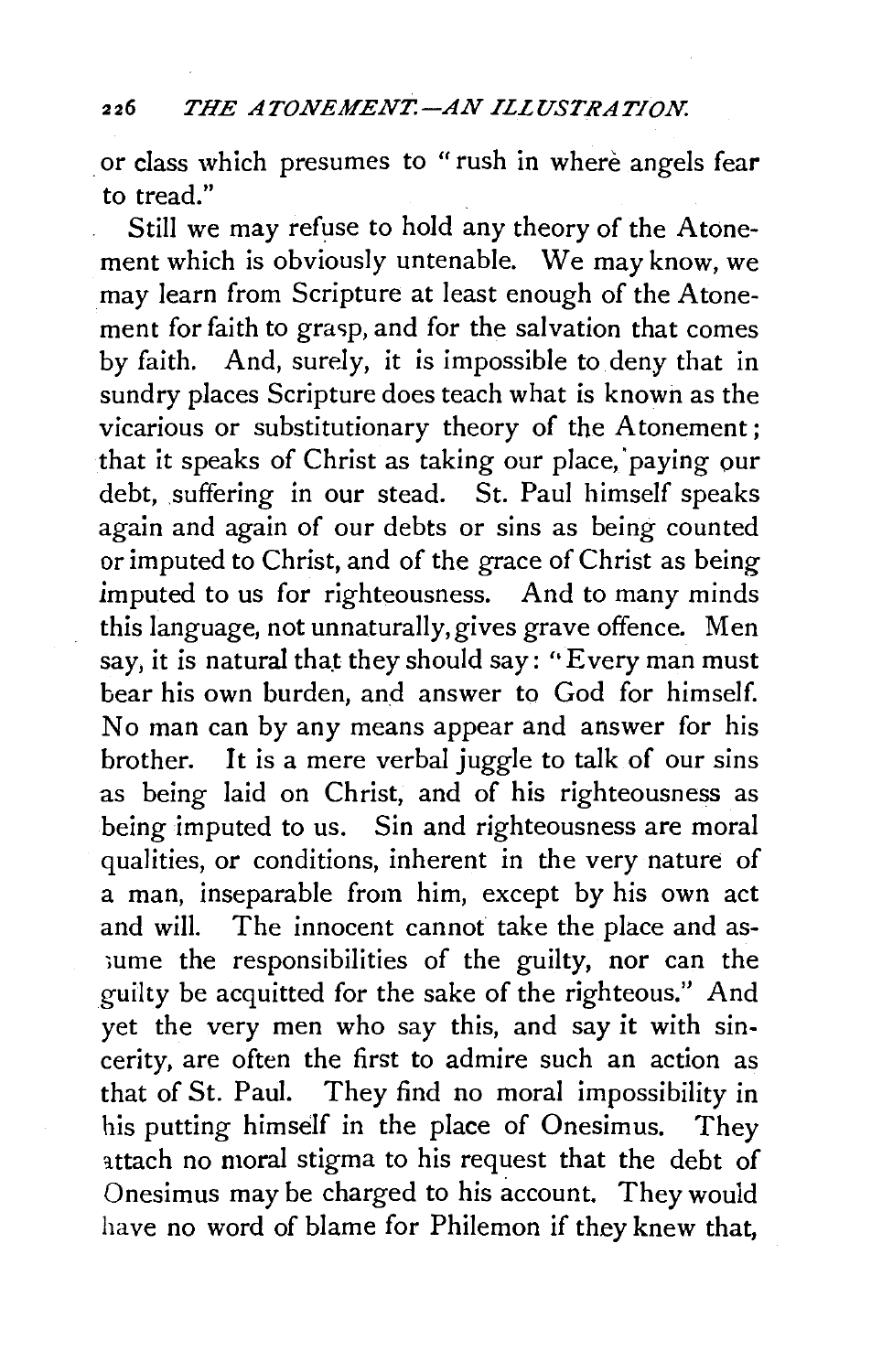at first, he forgave and loved Onesimus for Paul's sake, rather than for his own. Often they would be the very first to laud and admire any man who, moved by a fine generosity like that of the Apostle, should sacrifice himself to serve, or save, a neighbour. Does, then, that which was noble in the man Paul become ignoble in the man Christ Jesus ? If we admire St. Paul, and are bound to admire him, for taking on himself the offence of *one* man, may we not admire Him who took on Himself the offences of *all* men? If we hold the self-sacrifice of love to be the very top and crown of human virtue, are we to carp at the Cross, and to question the love which led Christ to sacrifice Himself for the sin of the world ? Is St. Paul to be commended for saying to the· master of Onesimus, "If he hath wronged thee, or oweth thee ought, put that to my account;" and Christ to be condemned for saying to the Master of us all, " If they have wronged Thee, or owe Thee ought, put *that* to *my* account; I will repay it"?

But, say some, " Consider the bad moral effect of your doctrine. If you go to a man, and say to him, ' You need not strive to be quit of sin, nor need you fear that you will receive the due reward, the natural consequences, of your sins. Christ suffered for them. He paid your debt, and atoned for your transgressions. And if you believe that, you will be accounted righteous for his sake.' If you say that to a man, you lower his moral tone, confuse his moral conceptions ; you obscure and teach him to disregard the eternal distinctions between right and wrong; you make him careless, or less careful, whether he do evil or good. Why should he oppose himself to evil with all his force, if his sins are to be forgiven him in virtue of the sacrifice of Christ ?"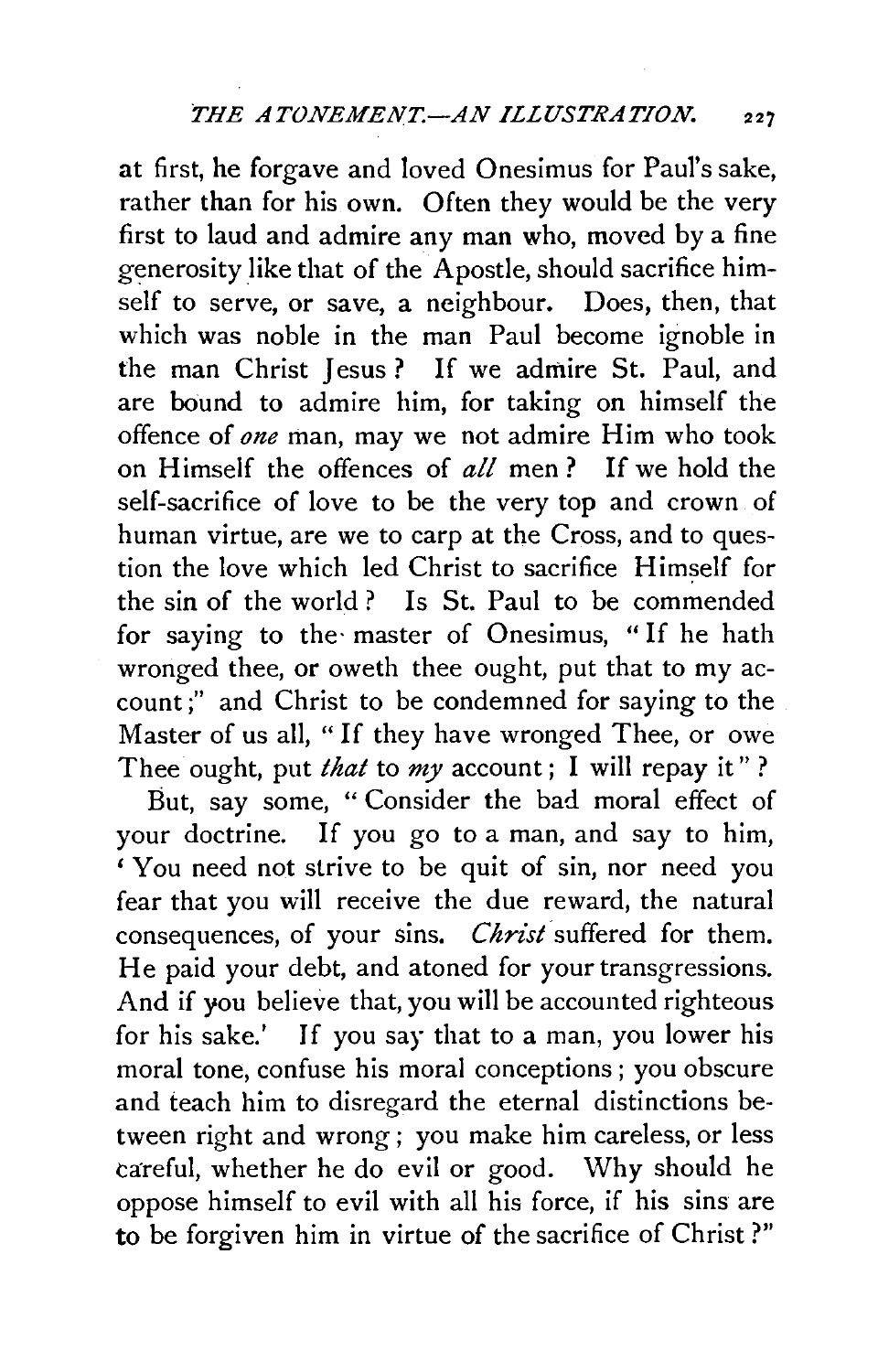## <sup>228</sup>*THE ATONEMENJ.-AN ILLUSTRA770N.*

Consider it! It is precisely because I have considered it, and found it untrue to the facts of human life and experience, that I recognize without reluctance the presence in the New Testament of this vicarious and substitutionary view of the Divine Sacrifice of the Cross. Whether we like it or not, there it is: the writings of St. Paul are full of it. Whatever the moral effect of it were, candour would compel us to confess that this aspect of Christ's work and ministry of reconciliation *is* set forth in the Scriptures of the Apostles-not as the *only* aspect, only, indeed, as one of three or four, but still as a true aspect, as demanding our acceptance. Nevertheless, I confess that I for one. should hesitate to accept it, were I unable to see and to shew that the proper moral effect of it is not evil, but good; that it does not tend to weaken our hatred of sin, or to relax our struggle against it, but tends rather to strengthen our hatred of it, and to brace us for new endeavours to overcome it. And I value this story of Onesimus very highly because it suggests a reasonable and a complete answer to this common difficulty and objection.

For, consider: Was St. Paul's offer to pay the debt of Onesimus in the very least degree likely to confirm Onesimus in his knavery ? Suppose the offer accepted; suppose he had seen the busy and weary Apostle toiling night and day, suffering many additional hardships, in order to clear him of his debt-would Onesimus, after having thus seen what his crime had cost, have been the more likely to rob Philemon again ? Would that have been *the natural and proper effect* on his mind of the Apostle's generous and self-sacrificing love for him? We know very well that it would not. We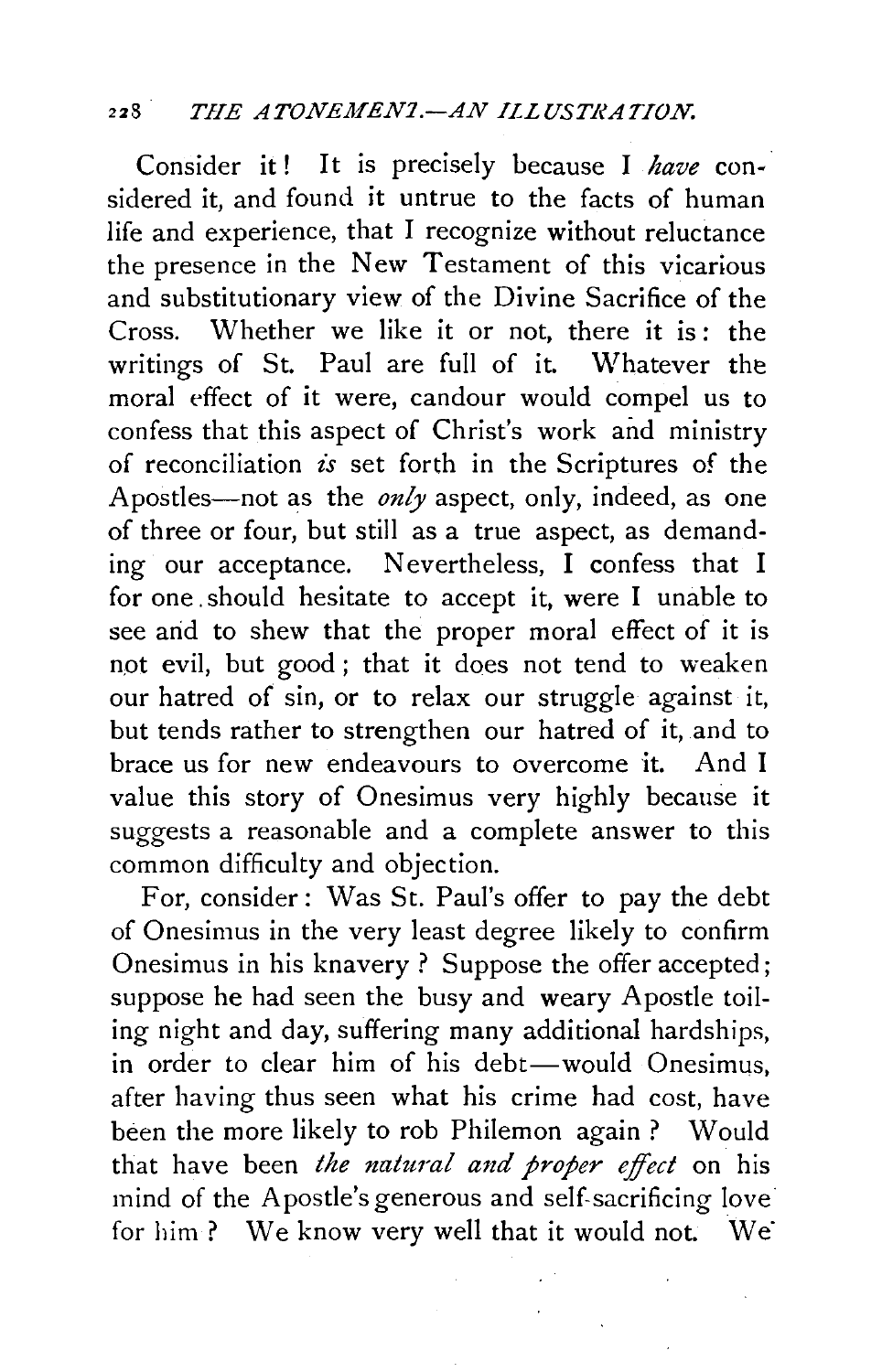know very well that Onesimus, touched and melted by the love St. Paul had shewn him, would rather have starved than shew himself wholly unworthy of it. Why, then, if we believe that Christ Jesus, in the greatness of his love, took our place, paid our debt, toiled and suffered for our sins, and so reconciled us to the God we had wronged-why should *that* have a bad moral effect upon us ? Why should it obscure the eternal distinctions between right and wrong in our minds ? Why make us careless how often we repeat our sins? If we are men at all, and have discourse of reason, and any touch of pure and noble emotion in us, or any susceptibility to it, we shall rather hate the sin for which He suffered more because *He* has suffered by it than because we ourselves have also suffered by it; we shall rather resolve to bear any pain, to make any sacrifice of passion and appetite, than shew ourselves wholly unworthy of a love so tender and yet so strong, so human and yet so Divine. If Christ *sq* loved us as to give Himself for us, the just for the unjust; if we clearly and honestly believe that, surely its proper moral effect on us will be that we shall love Him who so loved us : and how can we love Him, and yet not hate the evil that caused Him so much pain ?

But here we come back to a still graver difficulty. As St. Paul, to Philemon, for Onesimus, so Christ says, to God, for us, "If they have wronged Thee, or owe Thee ought, put that to my account; I will repay it." Let it be granted, as I have tried to shew, that this assumption of our place and debt by Christ Jesus was an.act most noble and generous and divine. Let it be granted, as I have also tried to shew, that by our faith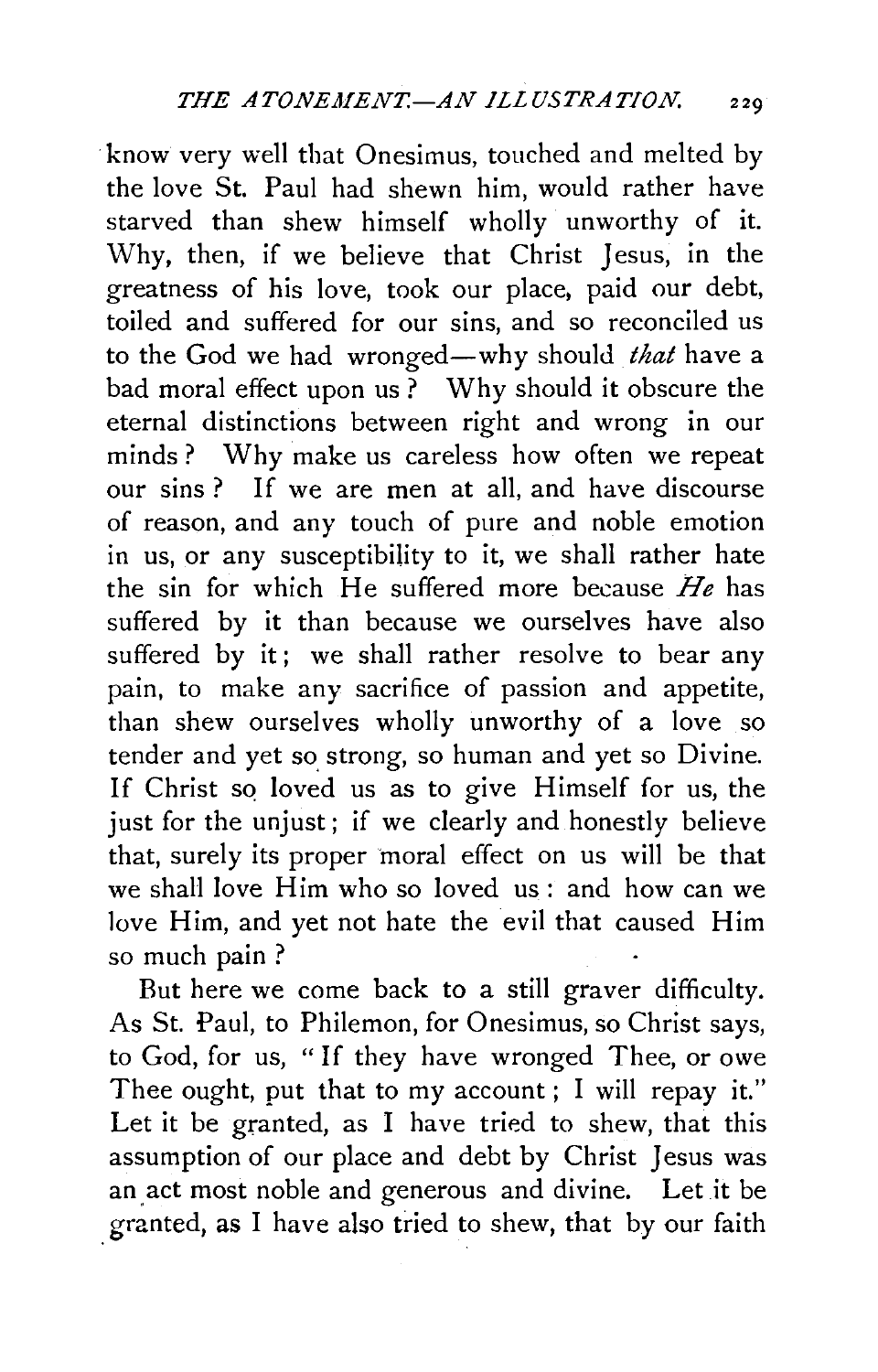in his great love we are incited to more strenuous efforts after moral purity and righteousness, instead of being degraded and demoralized by it. Grant both these points : and, then, what are we to think of *God*  if He took from Christ the money which paid our debt ? We agreed at the outset that had the wealthy Philemon suffered the poor Apostle to work out the debt of Onesimus, he would have shewn a nature so sordid and base as justly to expose him to our contempt. And there are many who say: " This vicarious theory of the Atonement, even. though it be found in the New Testament, renders God Himself contemptible, and therefore we cannot but reject it. It is wholly incredible to us that a Being so just and good should permit the substitution of the innocent for the guilty-that He should take the obedience of Jesus Christ the Righteous as a quittance for the disobedience of an unrighteous world. Had Christ ever said to Him, 'Put that to my account; I will repay it;' God, like Philemon, would have refused to accept payment ; He would have freely forgiven the sinful world."

There is much force in this objection, and some truth. For, beyond all question, we do dishonour God when we degrade the Atonement into a mere mercantile transaction, a mere affair of debt and credit. All that series of Scriptural figures which represents our sins as debts, and the Father Almighty as keeping a book in which they are entered, and as blotting them from that book when they are paid, may be necessary, and may once have been still more necessary than it is now, to set forth certain aspects of spiritual truth. It *must* have been necessary, or we should not find it in the Bible. But we need not conceive of God's book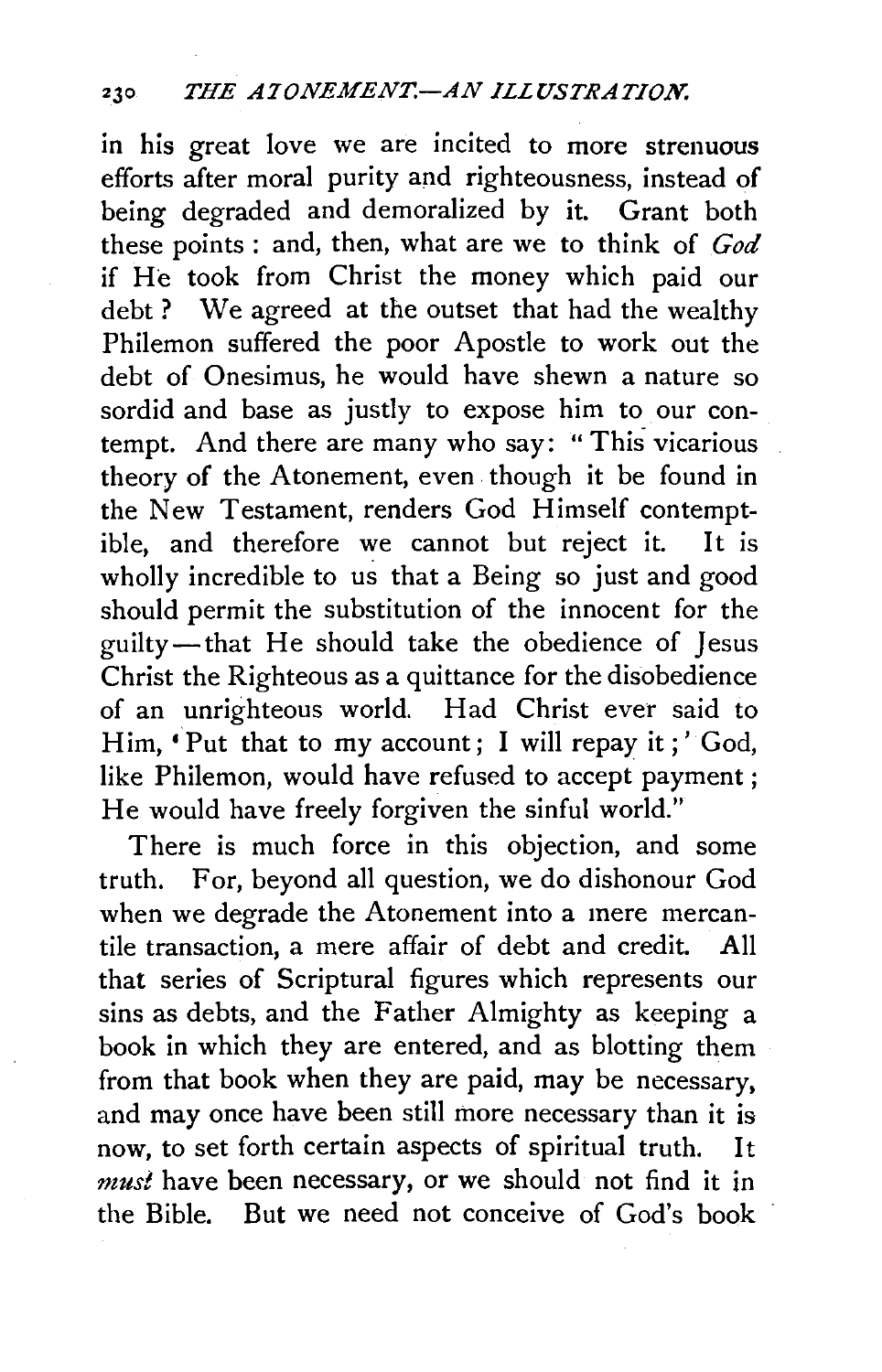as though it were a ledger, nor of God Himself as a keen hard-eyed merchant, still less as· a peddling huckster, indifferent where his money comes from so that He gets it, and gets enough of it. All *this* is not in the Bible, though it may be in certain creeds and systems of divinity which, although they "have had their day," have not even yet altogether "ceased to be." And even the mercantile and forensic metaphors which *are* in the Bible are but metaphors after all;  $i. e.,$  they are but human forms of Divine truth adapted to the weakness and grossness of our perceptions. Nor do they stand alone. Lest we should misinterpret them, they stand side by side with figures and words which set forth other aspects of the selfsame truth in forms we cannot easily mistake. Recall and consider, for example, such sayings as these :-*"God* so loved the world that he gave his only-begotten Son, that whosoever believeth in him might have eternal life :" and again, " *God* was in Christ reconciling the world unto himself:" and again, "Herein is love, not that we loved God, but that *he* loved us, and *sent his Son* to be the propitiation for our sins." Are not *these* words sufficiently simple and clear and direct ? Are they not instinct---charged and surcharged -· with a Divine tenderness ? Do *they* call up in our minds the image of a merchant, with lowering brows and greedy eyes, demanding his ducats or his pound of flesh, and for ever crying out, " My bond, my bond! Is it not written in the bond ? "

But if these sacred and tender words be true ; if God *was* in Christ, if He against whom we had sinned *Himself* fook our debt upon Him, that He might frankly forgive us all, is there any lack of love and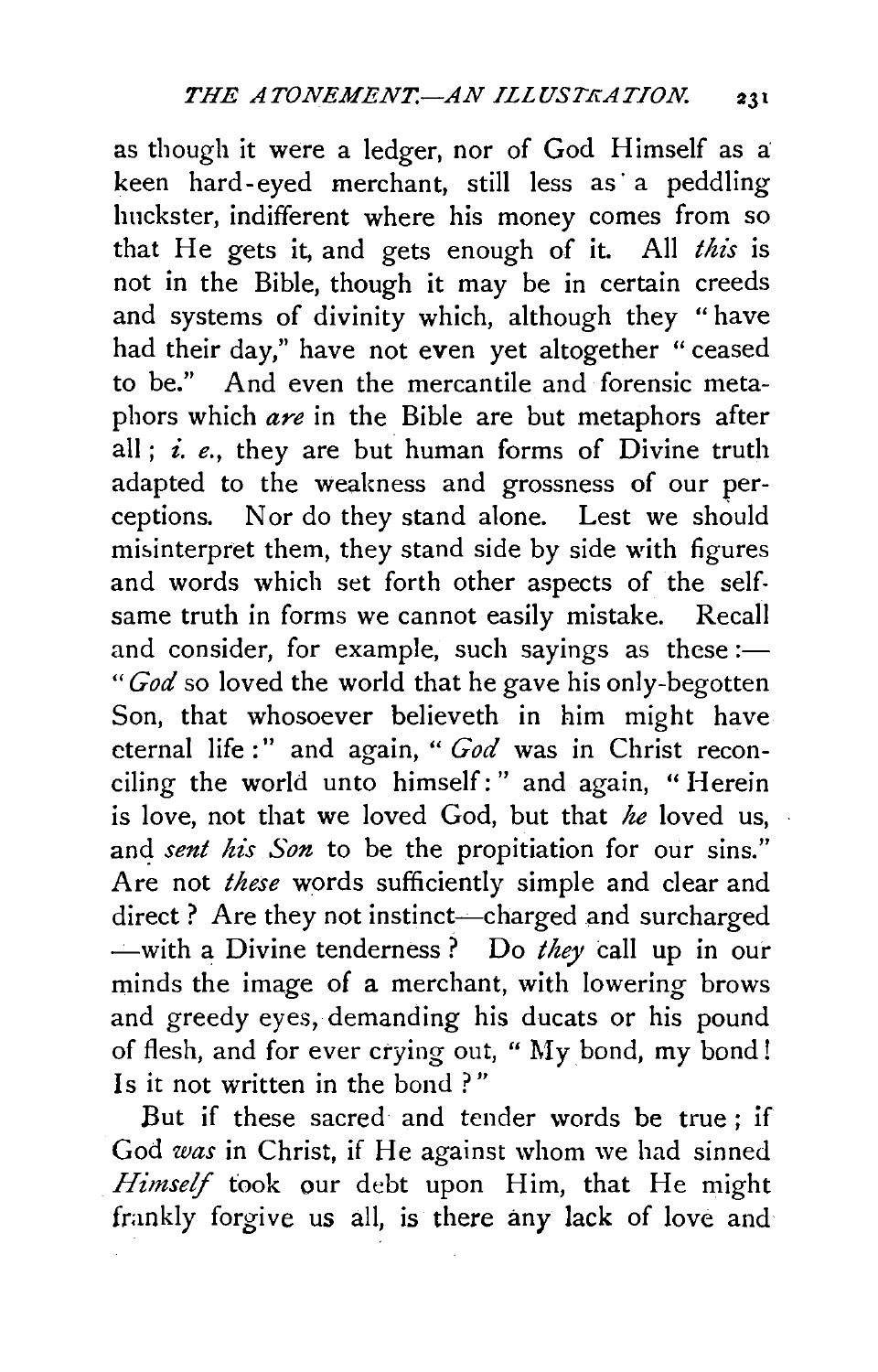kindness in Him then ? " It was noble in St. Paul," you admit, " to take the debt of Onesimus upon him ; but it would have been ignoble of Philemon to let the Apostle pay it." Granted. But suppose—for even impossibilities are supposable—that St. Paul had been both himself *and* Philemon. Suppose that when, in the form of Philemon, he had been robbed at Colosse, he forthwith posted to Rome in order that, in the form of St. Paul, he might bring Onesimus to repentance, in order that, at any cost of toil and suffering to himself, he might wipe out his debt and atone his wrong. \Vould not that have been nobler still ?

And if God, the very God whom we had defrauded, from whom we had fled, *Himself* came down into our low and miserable estate, to toil and suffer with us and for us, in order that He might bring us back to our better selves and to Him, in order that He might wipe out the debt we had contracted, convince us that He had remitted it, and raise us to a new life of service and favour and peace—what was that but a love so pure, so generous, so divine, that the mere thought of it should melt and purify our hearts ?

We are to think of God, then, not simply as *taking*  the money offered Him by Christ on our behalf, but also as *paying* it ; not as exacting his due to the uttermost farthing, but rather as Himself discharging *a*  debt we could never have paid. In the terms of our parable, He *is* Paul as well as Philemon-not only the Master we have wronged, but also the Friend who. takes the wrong upon Himself. And we owe to Him both whatever service and duty the forgiven Onesimus owed to Philemon, and whatever gratitude and love he felt for St. Paul. If we think thus of God, assuredly